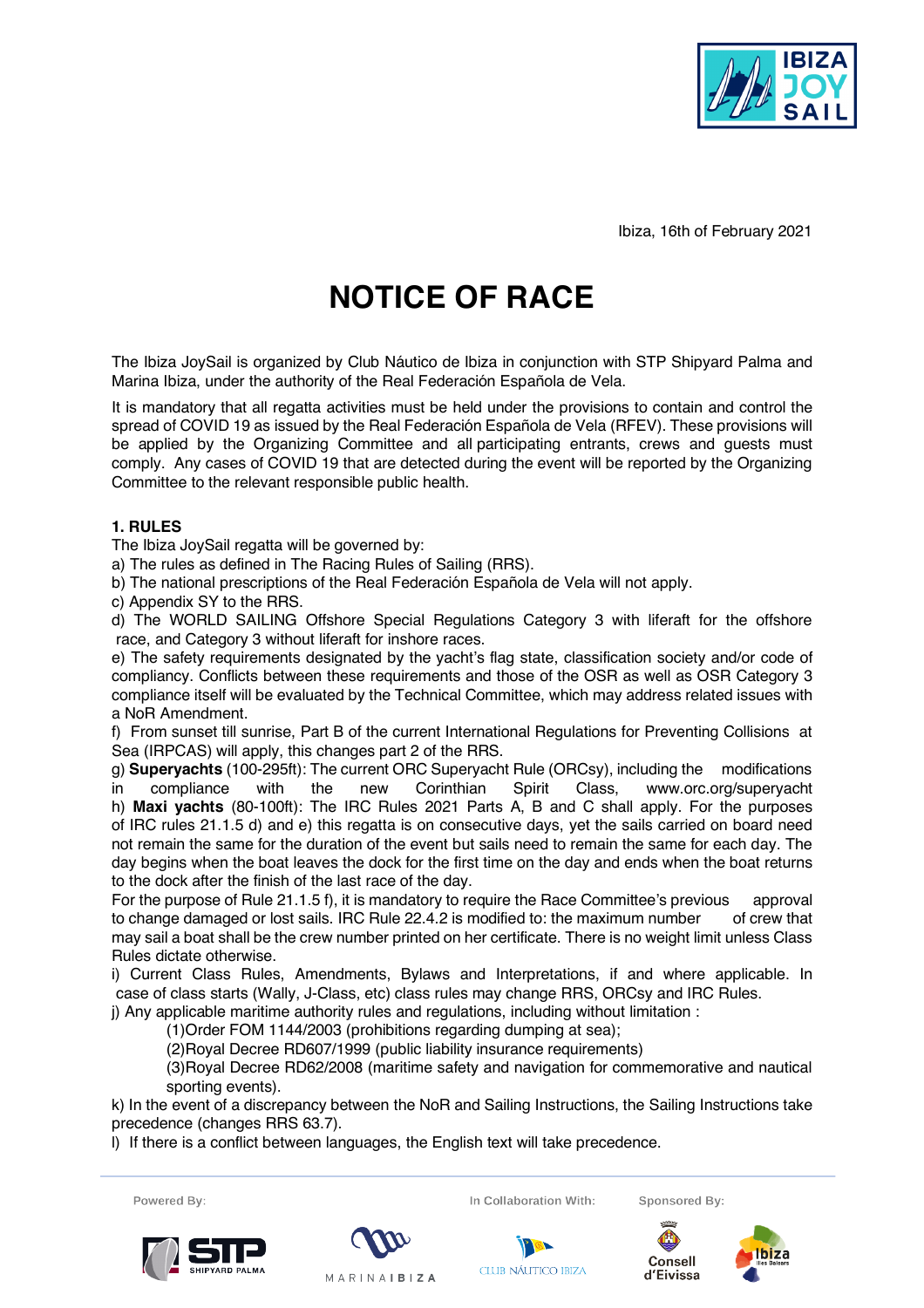

# **2. ADVERTISING [DP].**

2.1 Advertising shall be established according to World Sailing Regulation 20.

- 2.2 Yachts will be required to display:
	- 2.2.1.Event stickers on both sides of the bow.

2.2.2.The event backstay flag throughout the regatta for the period starting one hour after the completion of registration and ending one hour after the finish of the last race of the event.

2.3 Yachts intending to display advertising during the event, whether on the yacht or on the event area shall state in the entry form the nature of such advertising. All advertising shall be approved by the OA.

# **3. ELIGIBILITY AND COMPETITORS**

3.1 The competitors shall comply with WORLD SAILING eligibility code, Rule 19.

3.2 The IBIZA JOYSAIL regatta is open to the classes listed below of yachts with a LH above 80 feet as well as any other category determined by the Organising Authority (OA), according to the interest of the participants.

3.3 The following classes will be established (please see 3.4):

- Superyachts: LOA not less than 100ft/30.5m with a valid 2021 ORCsy Certificate.
- Corinthian Spirit Superyachts: LOA not less than 100ft/30.5m with a valid ORCcs Certificate.
- Maxi yachts: LH not less than 80ft/24.09m and not over 100ft/30.5m with a valid 2021 IRC Certificate.

- Class yachts: As defined in their current Class Rules, with a valid (endorsed if applicable) 2021 IRC Certificate.

3.4 A minimum of 4 yachts is required to establish a class or sub-class, unless this minimum is waived by the OA.

- 3.5 At the sole discretion of the OA, classes and sub-classes may be created and combined for or given separate starts to ensure the best possible competition.
- 3.6 A valid (endorsed if applicable by class rules) rating certificate, and if applicable a valid class certificate issued by the appropriate Rating or Class Authority, shall be submitted with the entry form.
- 3.7 Competitors must be at least 12 years old on the first race of the event; crew members between 12 and 18 years old shall deliver at registration a disclaimer signed by a parent or guardian.

# **4. ENTRY AND ENTRY FEES**

4.1 Entries shall be made on the event web site (www.ibizajoysail.com). The Entry Form, completed in full, and the rating and class certificates (NoR 3.6) shall be received not later than the 14th of May, accompanied by the following entry fees:

- $\circ$  80-100ft LOA € 4.000 +VAT. (21%)
- $\circ$  100ft LOA or greater  $\epsilon$  4.500 +VAT. (21%)

4.2 If a yacht elects to reconfigure, changing any measurement value requiring recertification, the new certificate shall be received by the OA not later than 18.00 on 16th of June, unless a different deadline is authorized by the OA.

4.3 The OA retains the right to refuse any entry, following the provision of RRS 76. Entry confirmations will be send out by email no later than 20th of May.

4.4 The entry fee can be paid by credit card or by bank transfer, and payment details are provided on the entry form. If the payment is made by bank transfer, a copy of the transfer confirmation is to accompany the entry form.

*Bank Details:*

SEMAR – MARINA IBIZA

IBAN ES87-0061-0030-6807-2288-0110

BIC-SWIFT: BMARES2M

4.5. Teams entering before March 15th will be entitled to have a discount of the 10% percent.

Teams that are currently clients of STP Shipyard and/or Marina Ibiza will also be entitled to have a discount of the 10% and both discounts will be cumulative.



In Collaboration With:

Sponsored By:







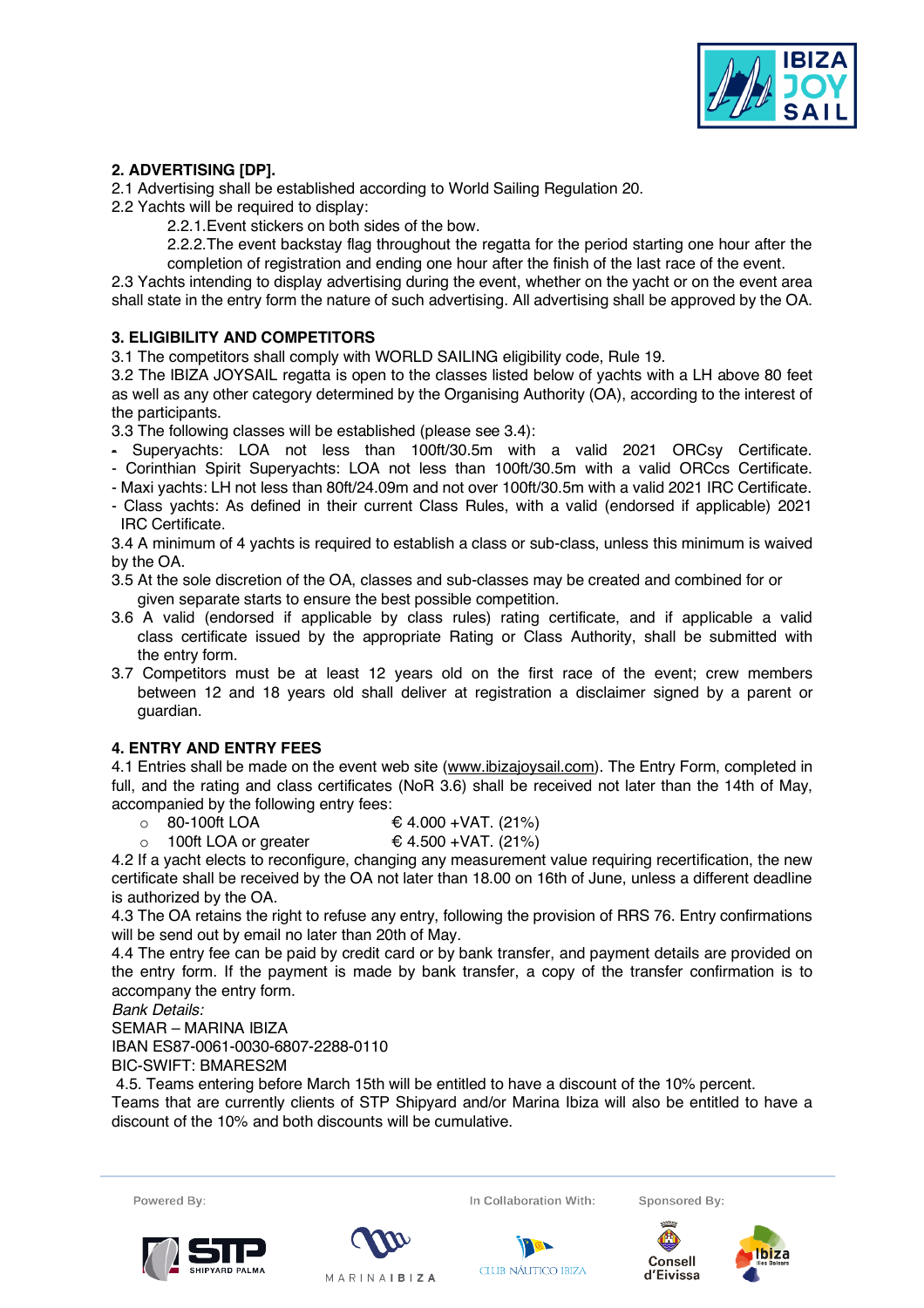

## **5. SCHEDULE**

## 5.1 Pre-Scheduled racing days and format:

## **WEDNESDAY June 16th REGISTRATIONS**

- Registrations at STP Shipyard Palma de Mallorca from 10:00 to 18:00
- Skippers' meeting 18:00

# **THURSDAY June 17th RACE FROM MALLORCA TO IBIZA**

- Offshore race from Palma to Ibiza 12:00
- Sundowner at Marina Ibiza

# **FRIDAY June 18th RACES IN IBIZA**

- Races in Ibiza 13:00
- Sundowner at Marina Ibiza
- Evening Social Function

# **SATURDAY June 19th RACES IN IBIZA & FORMENTERA**

- Coastal Races in Ibiza & Formentera 13:00
- Sundowner at Marina Ibiza
- Evening Social Function

# **SUNDAY June 20th RACES IN IBIZA**

- Races in Ibiza 13:00
- Sundowner at Marina Ibiza
- Official Prize Giving 17:00
- 5.2 On Sunday 20**th** of June no warning signal will be made after 15.00.

5.3 The OA and/or race committee reserve the right to modify the schedule according to weather conditions or other unforeseen reasons.

# **6. MEASUREMENTS & EQUIPMENT INSPECTIONS [DP].**

6.1 At any reasonable time throughout the regatta period Technical Committee members may undertake random inspections and measurement checks on any boat. This may include measurement, equipment checks or weighing. In the event of a protest, access for inspections may be requested at any time.

6.2 A list of ratings of the yachts will be posted on the ONB / event website by 15.00 on 15th June. The list will remain posted on the online ONB during the event. The Protest Time Limit for rating protests by yachts, except relating to changes made during the regatta, will expire at 17.00 on 16th June.

# **7. REGISTRATIONS**

The online official notice board is located at www.ibizajoysail.com.

Registration formalities shall be completed at STP Shipyard Palma de Mallorca by 18.00 on 16th of June unless the OA approves a later time, which it will do only under exceptional circumstances.

# **8. SAILING INSTRUCTIONS (SI)**

The SI will be available for competitors upon final registration and published online on 15th of June at: www.ibizajoysail.com

#### **9. VENUE AND CHARTS**

The racing areas will be in Palma de Mallorca, Ibiza and Formentera waters.

# **10. PENALTIES**

10.1 The Scoring Penalty, RRS 44.3, will apply. The penalty will be the whole number of places (rounding 0.5 upward) nearest to 20% of the number of yachts entered in her class. One-Turn and Two-Turn Penalties will not apply.

10.2 Post-Race Penalty

(a) A yacht that may have broken rule of RRS Part2 or RRS 31 may, after finishing the race and before the start of a related protest hearing, notify the race committee that she accepts a Post-Race Penalty – 30% scoring penalty in accordance with RRS 44.3(c). However, if the yacht caused injury or serious







In Collaboration With:

**CLUB NÁUTICO IBIZA** 

Sponsored By:



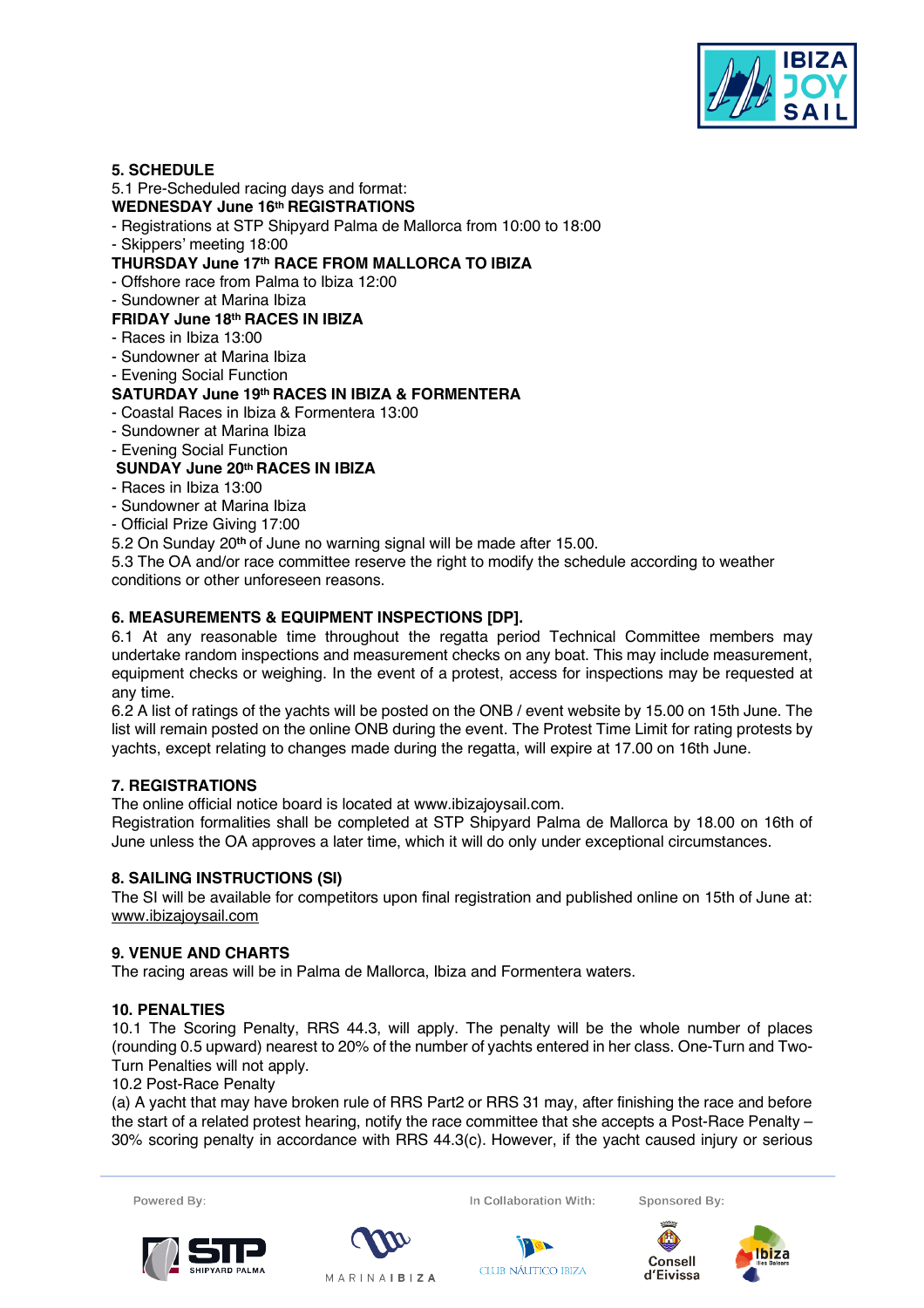

damage or gained a significant advantage in the race or series by her breach her penalty shall be to retire.

(b) When a Post-Race Penalty is accepted:

- (i) Neither the yacht nor the protest committee may then revoke or remove the penalty.
- (ii) The yacht shall not be penalized further in a protest hearing when the protest committee decides that it was appropriate to the facts found and the applicable rules.

10.3 Penalties applied under RRS 64 for breaches of the rules, other than a rule of RRS Parts 1, 2 and RRS 31, are at the discretion of the protest committee.

# **11. SCORING**

The Low Point System RRS Appendix A shall apply without discards.

## **12. MOORINGS**

12.1 The entry fee includes mooring fees from 12.00 on 16th of June and 17th of June at "Muelle viejo" in STP Palma and from 17th to 21st of June by 12:00 at Marina Ibiza (Jetty A) provided that the completed entry form and entry fee are received by the Marina Ibiza before 14th of May.

12.2 For late entries, moorings and mooring fees are not guaranteed and could not be included in the entry fee.

12.3 The cost for electricity, water, tenders, or additional periods are not included in the entry fee and must be paid directly to the Marina Office. Assignment of moorings will be based on availability of moorings and the characteristics of boats.

12.4 The mooring place for any additional period (before and/or after the event) shall be requested to info@ibizajoysail.com.

## **13. HAULING OUT, HULL CLEANING AND DIVING RESTRICTIONS [DP].**

13.1 Boats may not be hauled out after 15th June until the finish of the final race without prior written permission of the OA

# **14. RADIO COMMUNICATIONS AND ELECTRONIC EQUIPMENT [DP].**

14.1 All boats shall be equipped with a Marine VHF transceiver capable of operating on VHF channels 09, 16, 69 and 72.

14.2 RRS 41 is changed such that for safety purposes boat to boat communication is allowed and encouraged. A dedicated VHF channel shall be used for this purpose and will be advised at the Skippers' briefing and indicated in the sailing instructions. Boats shall maintain a constant watch on the safety channel when sailing in or near the racing area.

14.3 Except for safety reasons (NoR 14.2) or in case of an emergency, a boat that is racing shall not make transmissions of any kind (voice, written, image, data, etc.) and shall not receive communication of any kind that is not available to all boats

#### **15. PRIZES**

Trophies and awards will be presented on Sunday 20th of June. A list with the trophies will be published on the ONB.

# **16. AMENDMENTS TO THIS NOTICE OF RACE**

The organizing authority reserves the right to amend this notice of race. Any amendments will be posted on the event web site.

# **17. DISCLAIMER OF LIABILITY**

RRS 3 states: 'The responsibility for a boat's decision to participate in a race or to continue to race is hers alone.' By participating in this event each competitor agrees and acknowledges that sailing is a potentially dangerous activity with inherent risks.





In Collaboration With:

**CLUB NÁUTICO IBIZA** 

Sponsored By: